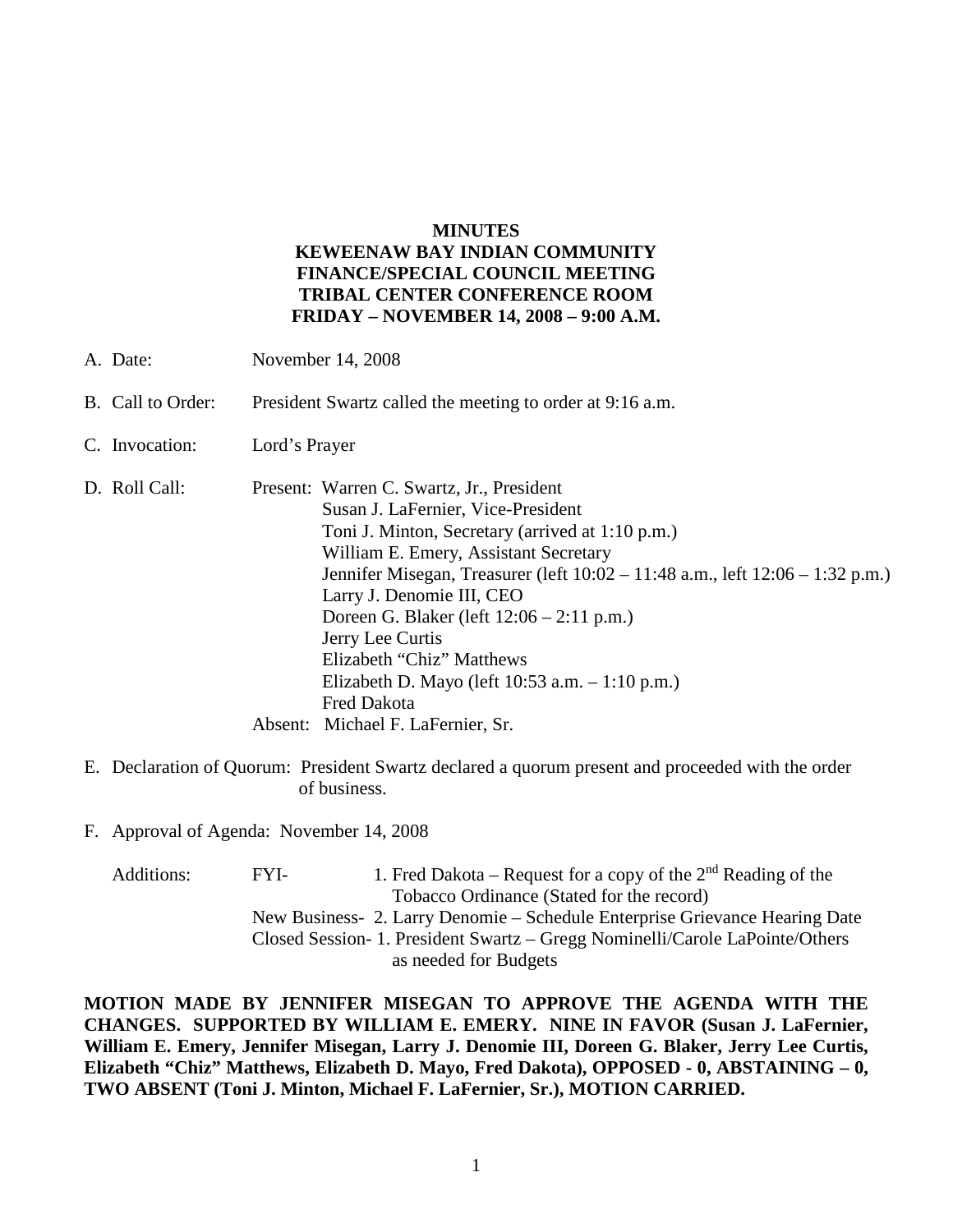## G. Approval of Meeting Minutes:

1. January 23, 2006

**MOTION MADE BY LARRY J. DENOMIE III TO APPROVE THE JANUARY 23, 2006 MEETING MINUTES. SUPPORTED BY DOREEN G. BLAKER. SIX IN FAVOR (Susan J. LaFernier, William E. Emery, Larry J. Denomie III, Doreen G. Blaker, Elizabeth "Chiz" Matthews, Elizabeth D. Mayo), OPPOSED - 0, THREE ABSTAINING (Jennifer Misegan, Jerry Lee Curtis, Fred Dakota), TWO ABSENT (Toni J. Minton, Michael F. LaFernier, Sr.), MOTION CARRIED.**

- H. New Business:
	- 1. Warren C. Swartz, Jr., President A letter was received from Kathleen Chapman for the Ontonagon Members' Request for the Annual Christmas Bonus Benefits

**MOTION MADE BY JENNIFER MISEGAN TO DENY THE REQUESTS AND CONSIDER IT FOR NEXT YEAR. SUPPORTED BY WILLIAM E. EMERY. EIGHT IN FAVOR (Susan J. LaFernier, William E. Emery, Jennifer Misegan, Larry J. Denomie III, Doreen G. Blaker, Jerry Lee Curtis, Elizabeth "Chiz" Matthews, Elizabeth D. Mayo), OPPOSED - 0, ONE ABSTAINING (Fred Dakota), TWO ABSENT (Toni J. Minton, Michael F. LaFernier, Sr.), MOTION CARRIED.**

- 2. Larry Denomie, CEO Schedule Enterprise Grievance Hearing A date was scheduled for November 26, 2008 at 2:00 p.m. – Case #008-08
- I. Closed Session:
	- 1. Budget Reviews:
		- a) Debra Parrish/OCC
		- b) Dawn Gauthier/Commodity Food
		- c) Gregg Nominelli/Economic Developer
		- d) Gerry Mantila/Culture Committee
		- e) Patricia Gerard/Pines

**MOTION MADE BY LARRY J. DENOMIE III TO GO INTO CLOSED SESSION AT 9:40 A.M. SUPPORTED BY ELIZABETH "CHIZ" MATTHEWS. SEVEN IN FAVOR (Susan J. LaFernier, William E. Emery, Jennifer Misegan, Larry J. Denomie III, Doreen G. Blaker, Jerry Lee Curtis, Elizabeth "Chiz" Matthews), TWO OPPOSED (Elizabeth D. Mayo, Fred Dakota), ABSTAINING - 0, TWO ABSENT (Toni J. Minton, Michael F. LaFernier, Sr.), MOTION CARRIED.**

**Jennifer Misegan left at 10:02 a.m.**

**Break: 10:15 – 10:33 a.m.**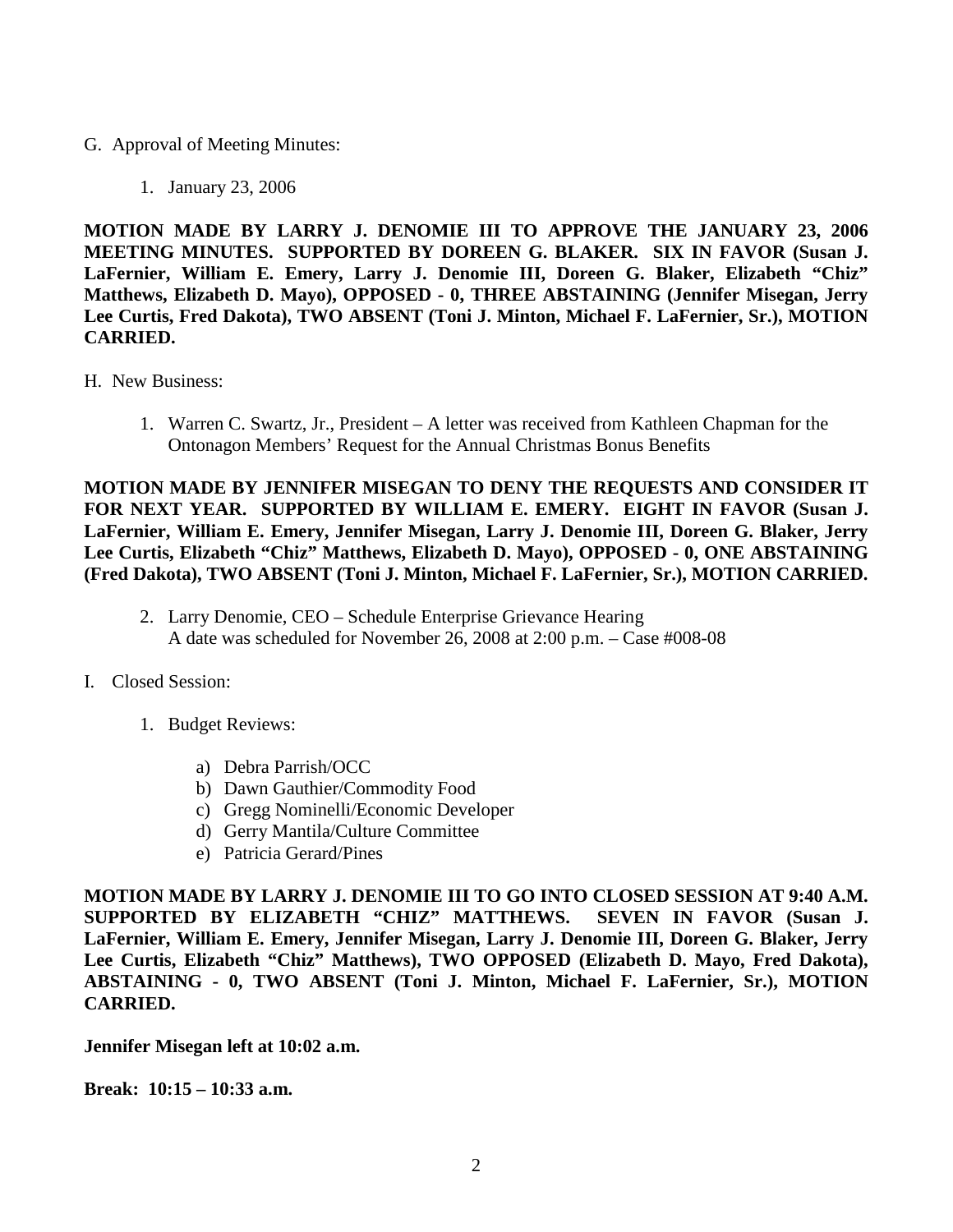**Elizabeth Mayo left at 10:53 a.m.**

**Break: 11:32 – 11:45 a.m.**

**Jennifer Misegan returned at 11:48 a.m.**

**Lunch: 12:06 – 1:10 p.m.**

**Elizabeth Mayo returned at 1:10 p.m.**

**Toni Minton arrived at 1:10 p.m.**

**MOTION MADE BY WILLIAM E. EMERY TO GO INTO OPEN SESSION AT 1:11 P.M. SUPPORTED BY SUSAN J. LAFERNIER. SIX IN FAVOR (Susan J. LaFernier, Toni J. Minton, William E. Emery, Jerry Lee Curtis, Elizabeth D. Mayo, Fred Dakota), OPPOSED - 0, ABSTAINING – 0, FIVE ABSENT (Jennifer Misegan, Larry J. Denomie III, Doreen G. Blaker, Michael F. LaFernier, Sr., Elizabeth "Chiz" Matthews), MOTION CARRIED.**

**Elizabeth Matthews returned from lunch at 1:12 p.m.**

**Larry Denomie returned from lunch at 1:15 p.m.**

J. Old Business:

# **2nd Reading - Proposed Amendment to the Gaming Regulatory Ordinance 2008-05**

President Swartz read the Legislative Process:

The Council will receive verbal and written comments from Tribal members in accordance with the legislative process public hearing procedure adopted by the Tribal Council.

| Present at Hearing: | Warren C. Swartz, Jr. | Jerry Lee Curtis          |
|---------------------|-----------------------|---------------------------|
|                     | Susan LaFernier       | Elizabeth "Chiz" Matthews |
|                     | Toni Minton           | Elizabeth Mayo            |
|                     | William Emery         | <b>Fred Dakota</b>        |
|                     | Larry Denomie III     | John Baker                |
|                     |                       |                           |

Comments:

Written Comment received from Dale Shalifoe, Interim Executive Director KBIC Gaming Commission. [See Legislative File]

Discussion.

Elizabeth Mayo withdrew her proposed amendment to the Gaming Ordinance 2008-05 because of NIGC's opinions stated in Dale Shalifoe's letter.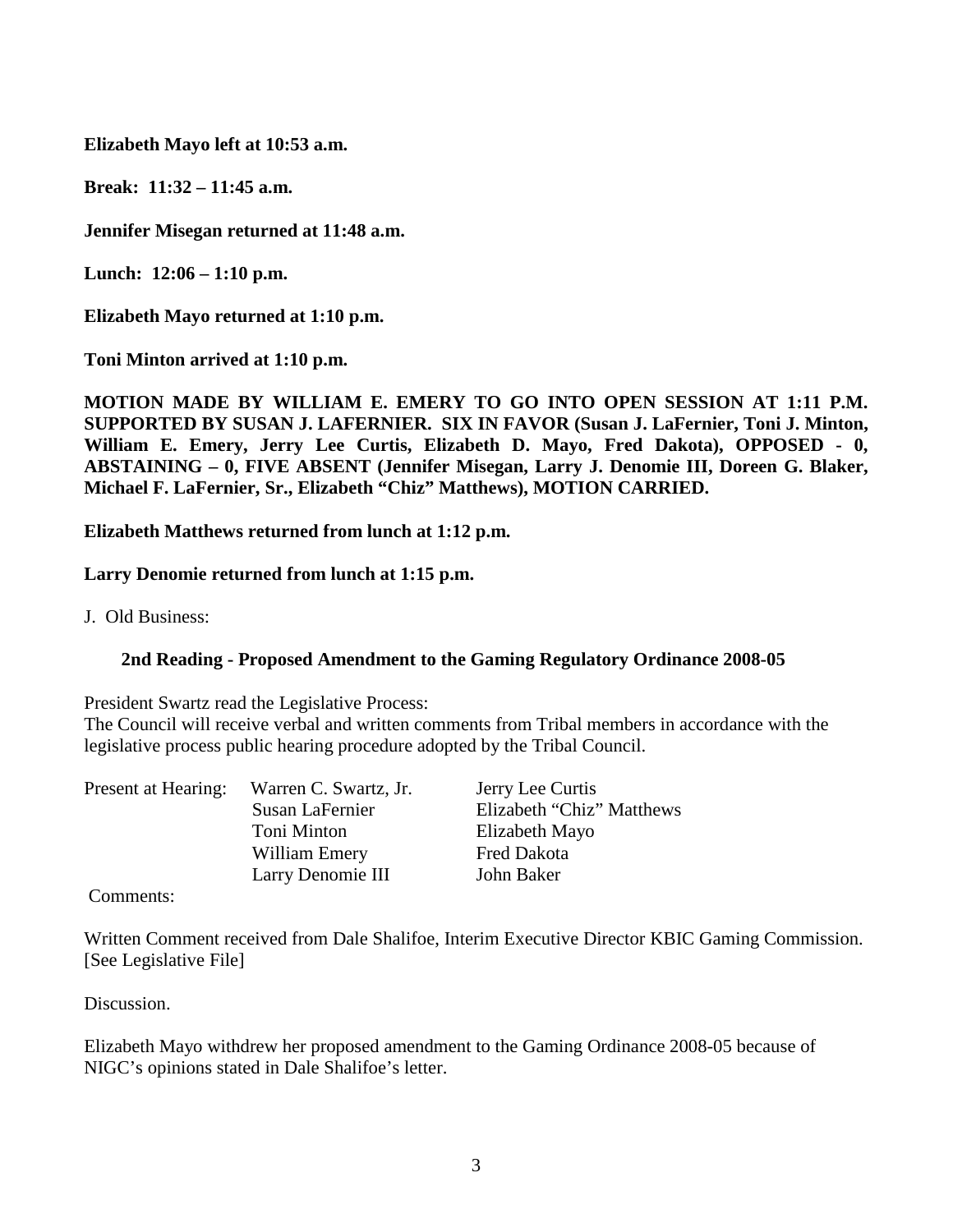# K. Closed Session:

2. Budget Reviews:

a) Pauline Spruce/Personnel b) Todd Overbeek/Radio Station c) Jim Stingle/Grant Writer d) Carole LaPointe/DHHS e) Larry Denomie/CEO

**MOTION MADE BY SUSAN J. LAFERNIER TO GO INTO CLOSED SESSION AT 1:31 P.M. SUPPORTED BY WILLIAM E. EMERY. SIX IN FAVOR (Susan J. LaFernier, Toni J. Minton, William E. Emery, Larry J. Denomie III, Jerry Lee Curtis, Elizabeth "Chiz" Matthews), TWO OPPOSED (Elizabeth D. Mayo, Fred Dakota), ABSTAINING - 0, THREE ABSENT (Jennifer Misegan, Doreen G. Blaker, Michael F. LaFernier, Sr.), MOTION CARRIED.**

**Jennifer Misegan returned from lunch at 1:32 p.m.**

**Doreen Blaker returned from lunch at 2:11 p.m.**

**Break: 2:18 – 2:28 p.m.**

**MOTION MADE BY ELIZABETH D. MAYO TO GO INTO OPEN SESSION AT 3:33 P.M. SUPPORTED BY WILLIAM E. EMERY. TEN IN FAVOR (Susan J. LaFernier, Toni J. Minton, William E. Emery, Jennifer Misegan, Larry J. Denomie III, Doreen G. Blaker, Jerry Lee Curtis, Elizabeth "Chiz" Matthews, Elizabeth D. Mayo, Fred Dakota), OPPOSED - 0, ABSTAINING – 0, ONE ABSENT (Michael F. LaFernier, Sr.), MOTION CARRIED.**

**MOTION MADE BY JENNIFER MISEGAN TO MOVE FORWARD IN STARTING OUR OWN PHARMACY AND TO APPLY FOR A STATE OF MICHIGAN PHARMACY LICENSE. SUPPORTED BY WILLIAM E. EMERY. TEN IN FAVOR (Susan J. LaFernier, Toni J. Minton, William E. Emery, Jennifer Misegan, Larry J. Denomie III, Doreen G. Blaker, Jerry Lee Curtis, Elizabeth "Chiz" Matthews, Elizabeth D. Mayo, Fred Dakota), OPPOSED - 0, ABSTAINING – 0, ONE ABSENT (Michael F. LaFernier, Sr.), MOTION CARRIED.**

**MOTION MADE BY JENNIFER MISEGAN TO RAISE THE RADIO STATION SALES STAFF MONTHLY COMPENSATION TO START AT \$1800.00 PER MONTH AND TO GO UP TO \$2200.00 A MONTH DEPENDING UPON EXPERIENCE, AS DETERMINED BY THE RADIO STATION GENERAL MANAGER. SUPPORTED BY TONI J. MINTON. SEVEN IN FAVOR (Toni J. Minton, William E. Emery, Jennifer Misegan, Larry J. Denomie III, Jerry Lee Curtis, Elizabeth "Chiz" Matthews, Elizabeth D. Mayo), OPPOSED - 0, THREE ABSTAINING (Susan J. LaFernier, Doreen G. Blaker, Fred Dakota), ONE ABSENT (Michael F. LaFernier, Sr.), MOTION CARRIED.**